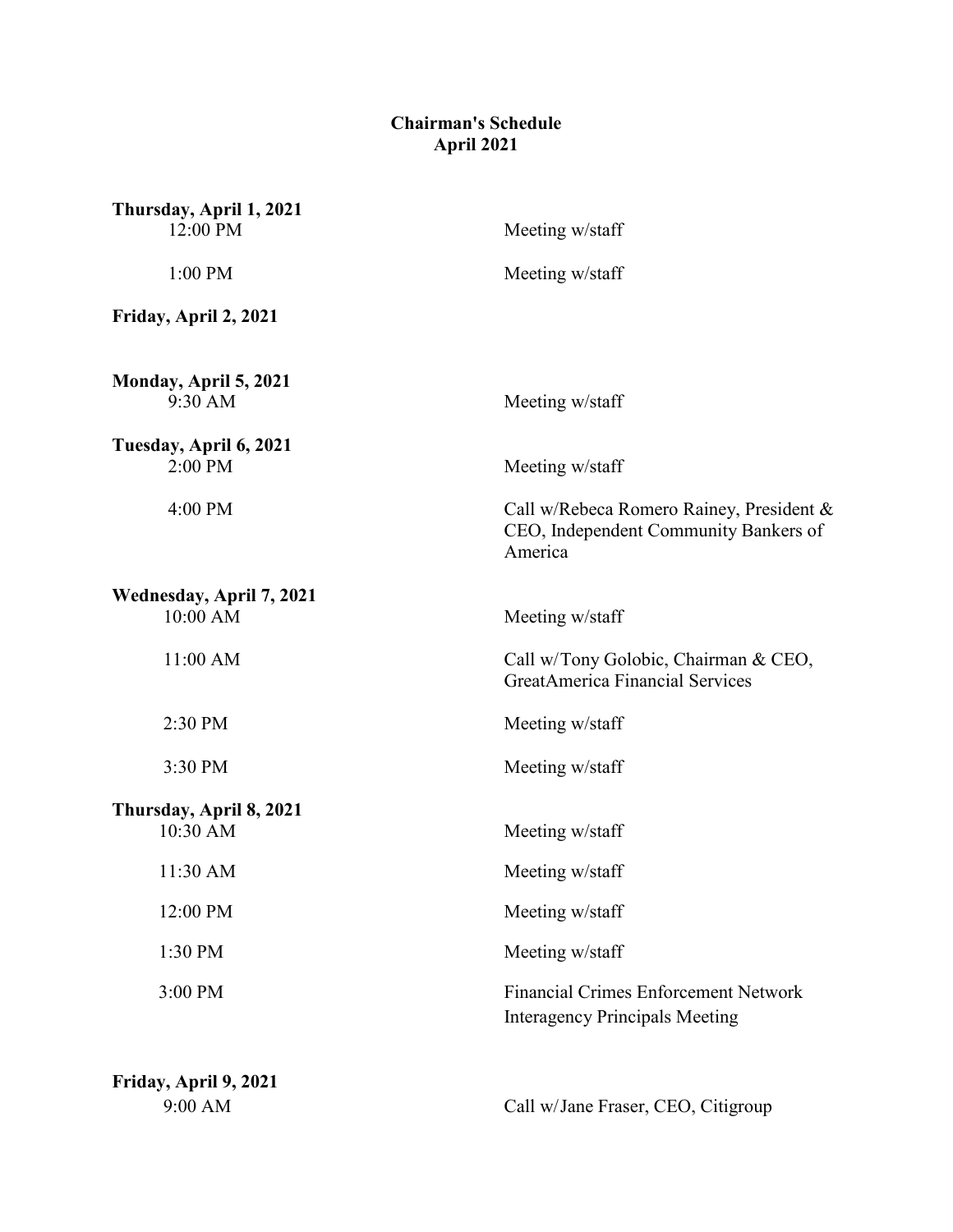| 10:00 AM                             | Meeting w/staff                                                                |
|--------------------------------------|--------------------------------------------------------------------------------|
| 11:00 AM                             | Meeting w/staff                                                                |
| 2:00 PM                              | Meeting w/staff                                                                |
| Monday, April 12, 202<br>9:30 AM     | Meeting w/staff                                                                |
| 1:00 PM                              | FDIC Minority Depository Institutions<br>Subcommittee                          |
| Tuesday, April 13, 2021<br>7:30 AM   | Meeting w/United States Treasury<br><b>International Regulatory Roundtable</b> |
| 11:00 AM                             | Remarks (pre-recorded) Consumer Bankers<br>Association                         |
| 12:30 PM                             | Call w/Mark Calabria, Director, Federal<br>Housing Finance Agency              |
| 1:00 PM                              | FDIC Advisory Committee on Community<br>Banking                                |
| 5:15 PM                              | Call w/James Gorman, Chairman & CEO,<br>Morgan Stanley                         |
| Wednesday, April 14, 2021            |                                                                                |
| 10:00 AM                             | <b>Case Review Committee Meeting</b>                                           |
| 12:00 PM                             | Meeting w/Randal Quarles, Vice Chairman,<br>Federal Reserve Board (FRB)        |
| 2:00 PM                              | Meeting w/staff                                                                |
| 5:00 PM                              | Meeting w/Martin Gruenberg, Director,<br><b>FDIC</b>                           |
| Thursday, April 15, 2021<br>11:00 AM | Trilateral Principal-Level Exercise Meeting                                    |
| 1:00 PM                              | Meeting w/staff                                                                |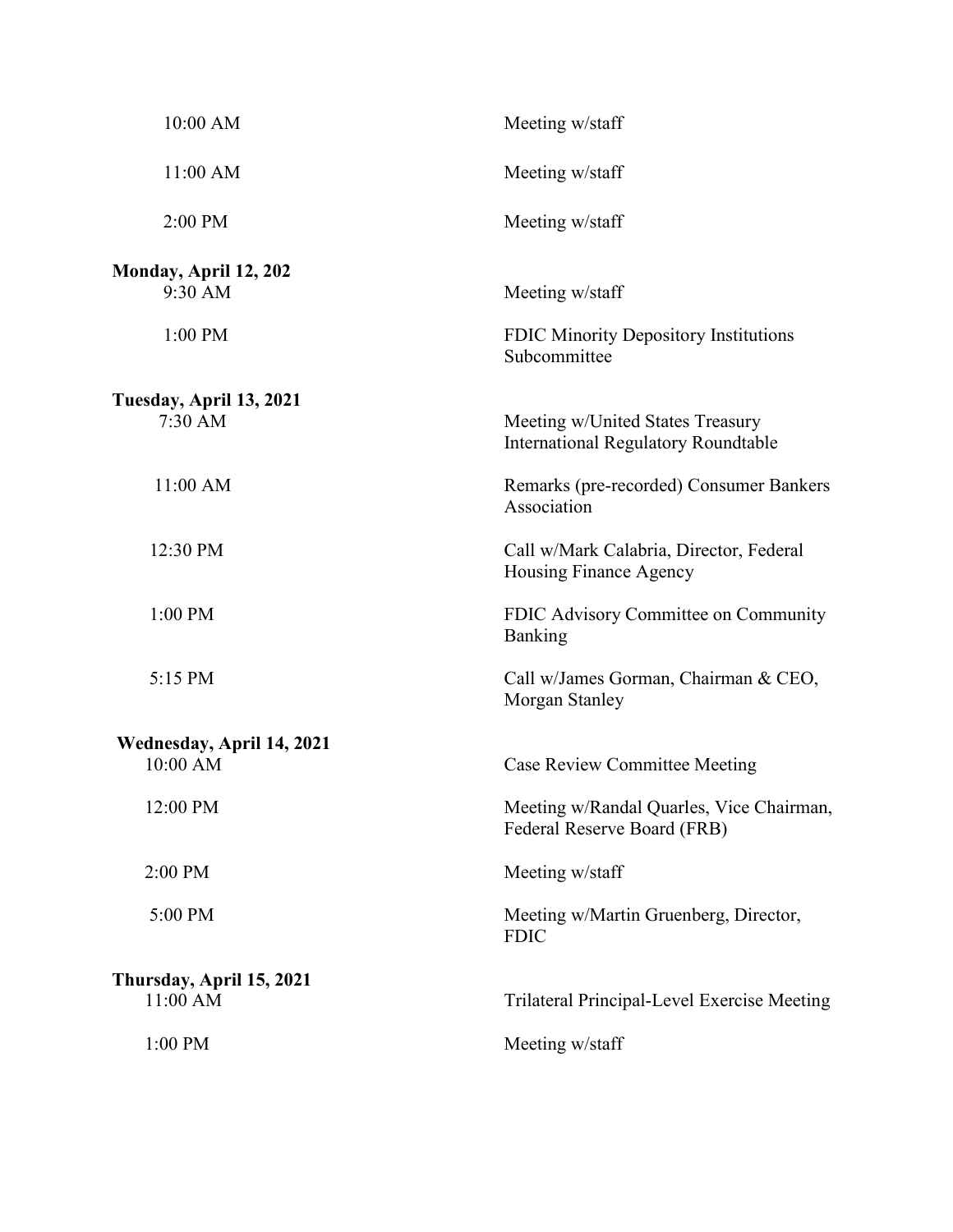| 3:00 PM                              | Remarks: FDIC-Santa Clara University,<br>Banking on Data: Great Possibilities, Great<br>Responsibilities, Conference Series |
|--------------------------------------|-----------------------------------------------------------------------------------------------------------------------------|
| Friday, April 16, 2021<br>9:30 AM    | Call w/Michelle Bowman, Governor, FRB                                                                                       |
| 12:00 PM                             | Remarks: FDIC Academic Challenge                                                                                            |
| 2:00 PM                              | Meeting w/staff                                                                                                             |
| $3:00$ PM                            | Meeting w/staff                                                                                                             |
| 4:00 PM                              | Meeting w/staff                                                                                                             |
| 5:00 PM                              | Closing Remarks: FDIC Academic<br>Challenge                                                                                 |
| 5:30 PM                              | Meeting w/FDIC Academic Challenge<br>Winners                                                                                |
| Monday, April 19, 2021               |                                                                                                                             |
| 9:30 AM                              | Meeting w/staff                                                                                                             |
| 10:30 AM                             | Meeting w/staff                                                                                                             |
| 11:30 AM                             | Meeting w/staff                                                                                                             |
| $1:00$ PM                            | Remarks: National Community Investment<br>Fund 2021 Virtual Conference-Reimagining<br>Mission-Oriented Banking              |
| 3:00 PM                              | Meeting w/staff                                                                                                             |
| 4:00 PM                              | Meeting w/staff                                                                                                             |
| 7:00 PM                              | Remarks: Tennessee Tech University<br>College of Business Seminar on Banking                                                |
| Tuesday, April 20, 2021<br>2:00 PM   | Call w/Jane Fraser, CEO, Citigroup                                                                                          |
| 2:30 PM                              | Meeting w/staff                                                                                                             |
| Wednesday, April 21, 2021<br>2:30 PM | Meeting w/staff                                                                                                             |